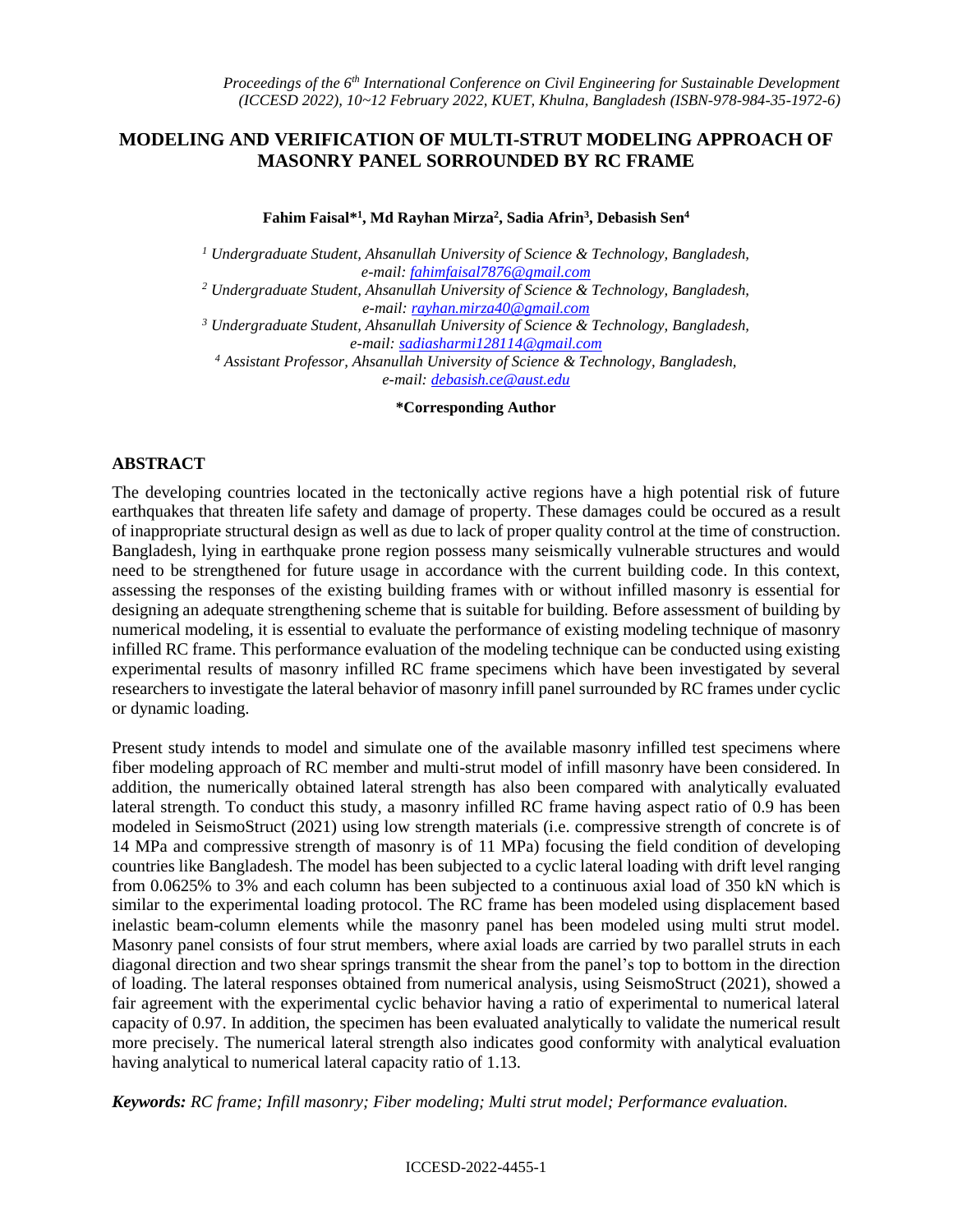### **1. INTRODUCTION**

Masonry infilled RC frame is a widely used structural system around the world. Masonry infill panels have considerable impact on seismic performance since they've caused severe damages in the previous earthquakes (Vielma *et al*.*,* 2021). It has been found that masonry infill is most commonly used as internal partition walls and exterior walls in buildings depending on its usage. However, they are rarely considered in numerical analysis since it is challenging to create an appropriate analytical model for infill panels that can simulate the actual behavior. Neglecting the effects of masonry infill can result in an underestimation of structural damage in masonry infilled RC frame structures subjected to cyclic or dynamic loads. But the rigidity and strength of a system are significantly enhanced by using brick infill panels. So, it is important to evaluate the performance of the existing modeling techniques of masonry infilled RC frame through numerical analysis.

The primary objective of this study is to numerically model and investigate the lateral behavior of a bare RC frame and an infill panel surrounded by RC frame that have been experimentally investigated by Seki et al., (2018). This paper aims to employ fiber modeling approach for RC frames and multi-strut modeling approach for infill masonry in assessing the lateral performance of the aforementioned test specimens. The second objective is to compare the lateral responses obtained from numerical analysis with experimentally achieved cyclic behavior to validate the utilized numerical models for performance evaluation of the RC frame with infill masonry. In addition, this study also compares the numerically obtained result with theoretically evaluated lateral capacity of the test specimens for the validation of the numerical model more precisely.

### **2. MODELLING APPROACH**

#### **2.1 Reference test specimen**

The numerical modeling presented in this study represents the experimental tests carried out by Seki *et al.,* (2018) that focus the retrofit technologies for RC buildings containing masonry walls in developing countries. Five specimens were tested along with a bare RC frame (S1-F) and a masonry infill panel surrounded by RC frame (S3-FM) in that experimental study. Based on their test, present study intends to simulate the bare RC frame and the masonry infill panel surrounded by RC frame in the SeismoStruct (2021) software.

In Table 1, the material properties of concrete, masonry and reinforcement have been listed. The dimension and reinforcing steel arrangement of the specimens have been illustrated in Figure 1.

| Table 1: Material properties of concrete, masonry and reinforcement (All values are in MPa) |          |                          |                 |       |     |       |     |      |  |
|---------------------------------------------------------------------------------------------|----------|--------------------------|-----------------|-------|-----|-------|-----|------|--|
| Specimen                                                                                    | Concrete | <b>Masonry</b>           | Reinforcement   |       |     |       |     |      |  |
|                                                                                             |          |                          | Φ8<br>$\Phi$ 10 |       |     | Ф12   |     |      |  |
|                                                                                             |          | Im.                      |                 | l ult |     | l ult |     | Jult |  |
| $S1-F$                                                                                      |          | $\overline{\phantom{0}}$ | -               |       |     |       |     |      |  |
| $S3-FM$                                                                                     | 14       |                          | 364             | 429   | 454 |       | 428 | 525  |  |

 $f'_{c}$  concrete compressive strength,  $f_{m}$  masonry compressive strength,  $f_{y}$ ,  $f_{ult}$  yield and ultimate strength of reinforcement.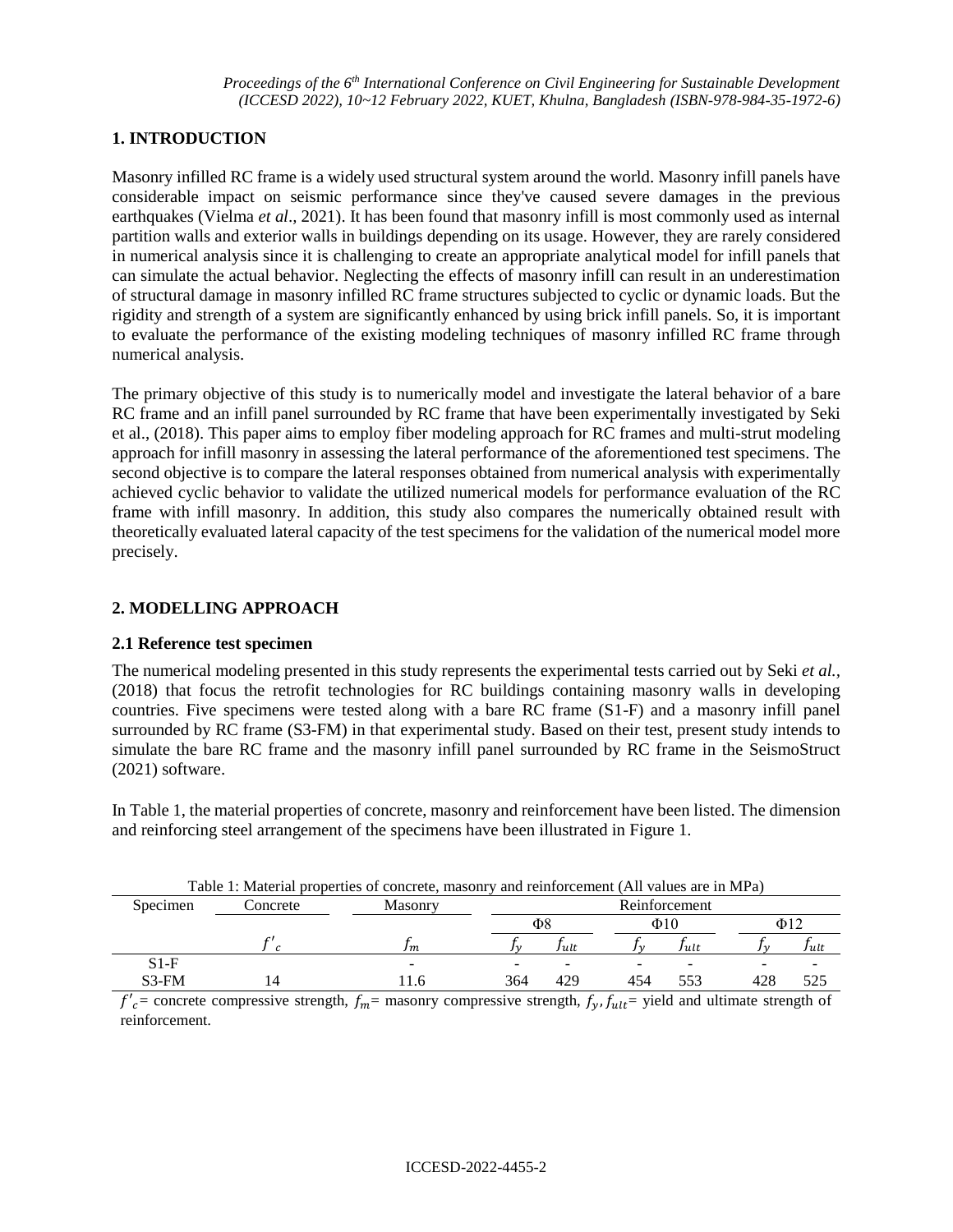*Proceedings of the 6 th International Conference on Civil Engineering for Sustainable Development (ICCESD 2022), 10~12 February 2022, KUET, Khulna, Bangladesh (ISBN-978-984-35-1972-6)*



Figure 1**:** Dimension and reinforcement detailing of reference specimens (Dimensions are in cm) (Seki *et al.,* 2018)

# **2.2 Modelling scheme**

A finite element software, SeismoStruct (2021), which can predict the substantial amount of deformation behaviors of the RC frames under static or dynamic loading, has been used for this study. The RC frame has been developed using fiber modeling approach (shown in Figure 2(a)), while the masonry panel has been modeled applying multi strut model (shown in Figure 3(a)-(b)). At first, column and beam were defined as "infrmDB" element, based on member's stiffness. This formulation can model space frame members considering geometric and material nonlinearities and can achieve better accuracy for the distribution of deformation (Seismosoft 2021). Each beam column element has been further subdivided into 300 fibers to obtain better distribution of stress and strains, as shown in Figure 2(b)-(c), considering the nonlinear uniaxial material behavior by integrating the individual fibers. Then a multi-strut model, proposed by Crisafulli & Carr (2007), has been employed for the modeling of infill panels within the bare frame structure. This model is composed of four nodes masonry panel elements. Each masonry panel consists of four strut members, where two parallel struts in each diagonal direction carry axial loads, and two alternative shear springs transmit the shear from top to the bottom of panel in the direction of loading. As shown in Figure 3(a), four internal nodes have been introduced to represent frame and infill contact at column and beam's exterior whereas four dummy nodes represent the actual contact length between frame and infill panel. The internal forces have been transferred to the four external nodes where the infill panel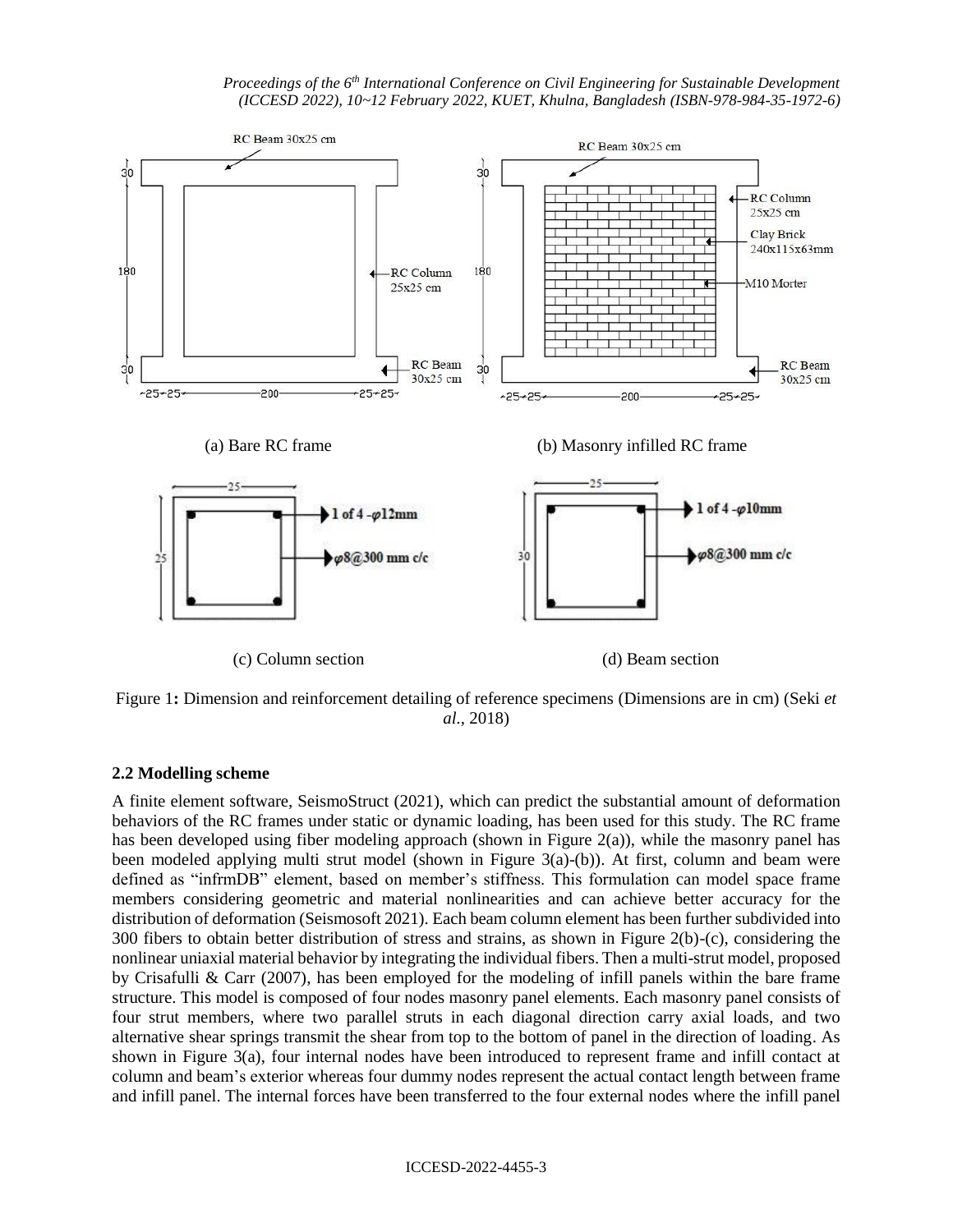is attached to the frame. The axial load struts follow the masonry strut hysteresis model where the shear strut follows bilinear hysterisis rule. Figure 3(b) shows shear modeling using a shear spring at both loading directions.



Figure 2: (a) Analytical model of masonry infilled RC frame (b) Column section (c) Beam section



Figure 3: (a) Infill panel element configuration (b) Shear spring modelling

# **2.3 Constitutive material models**

# **2.3.1 Concrete and reinforcing steel material models**

An in-elastic beam-column element for concrete and reinforcement have been employed for numerical modeling of RC frame members. Specifically, the materials "con-ma" and "stl-gmp" that are available in the SeismoStruct were used for the modeling of concrete and reinforcing steel, respectively. The concrete model "con-ma" is a uniaxial nonlinear model with fixed confinement proposed by Mander *et al.,* (1988). In this model, reinforced concrete members with axial compression forces are confined by transverse steel which enhances the member strength and ductility, creating a fixed effect of confinement and constant confinement pressure has been considered all through the strain-strain range. The Giuffre-Menegotto-Pinto steel model with isotropic hardening (referred as "stl-gmp"), fully described by Filippou *et al.,* (1983) is a special plasticity model for the cyclic behavior of reinforcing steel. The Giuffre-Menegotto-Pinto (GMP) constitutive stress-strain relationship has been widely utilized to model the nonlinear behavior of steel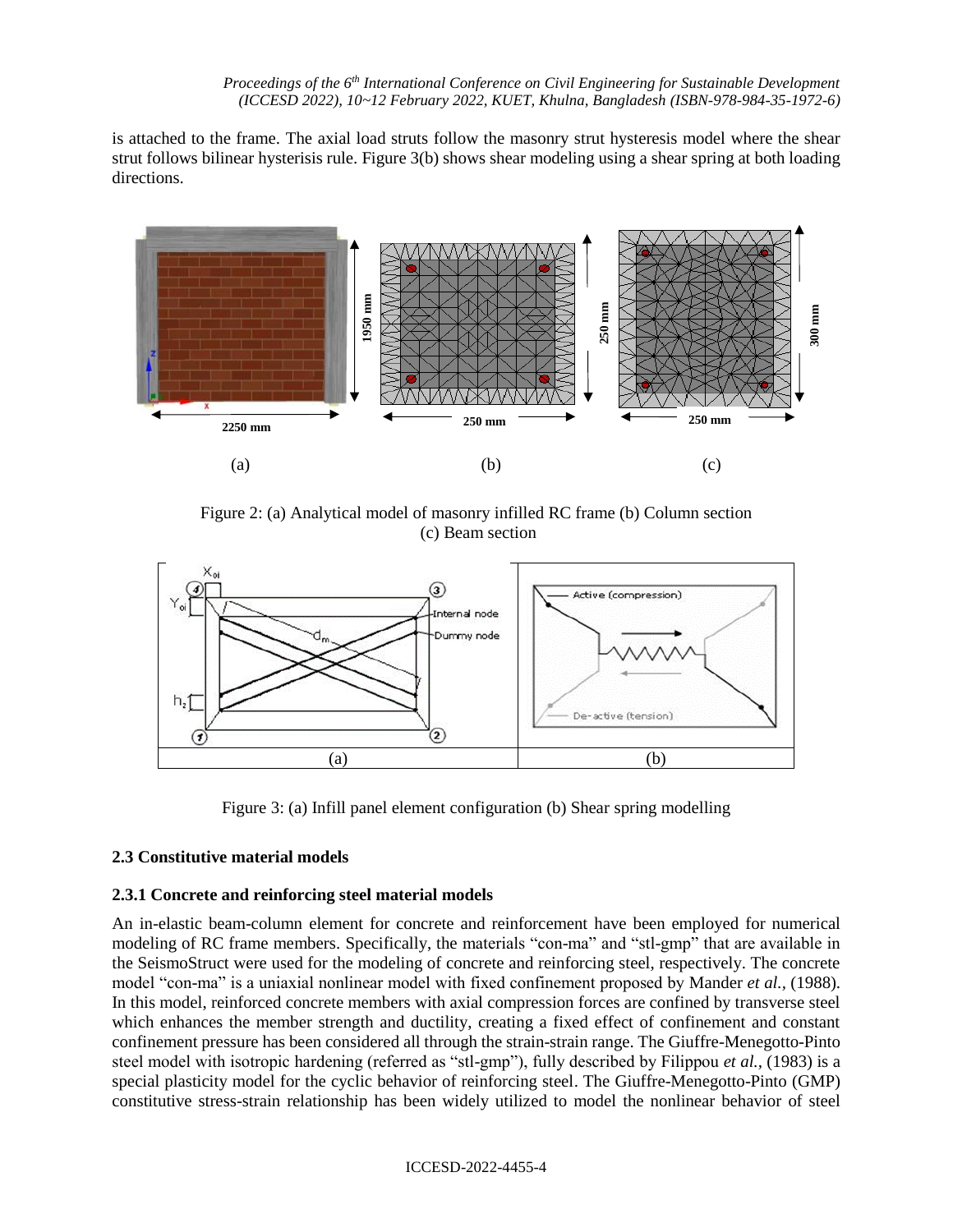reinforcement under cyclic loading. Especially when reversal load occurs, this model can be widely used. This model provides a better prediction of stress-strain relation compared to the other formulations available.

### **2.3.2 Cyclic compression strut relation**

Crisafulli (1997) proposes a masonry infill strut model which has been used to specify the response of masonry under axial cyclic loads. Six material properties have been used to represent the constitutive rule for the axial cyclic response of the strut as stress-strain relationships, as follows:

(i) Initial modulus of elasticity,  $E_m$ : The elastic modulus, which indicates the primary slope of stress-strain curve. It has a wide range of values since masonry consists of bricks and mortars. The average value of  $E_m$ which is used here is 550 times of  $f_m$ , where  $f_m$  = masonry prism compressive strength, in accordance with the proposal by Kaushik *et al.,* (2007).

(ii) Compressive strength,  $f_{m\theta}$ : The compressive strength represents the diagonal capacity of infill panel element which is different from the usual compressive strength of the infill panel. The suitable technique is to compute a strength value for each probable failure mechanism and use the minimum value as compressive strength. Four different failure mechanisms have been identified by Bertoldi *et al.* (1993). Among these, diagonal tension may not be considered as a failure (Moretti 2015) and compression at corner is similar to diagonal compression failure. It is found in numerous literature that most of the infill panel shows sliding shear failure (Seki *et al.,* 2018, Celano *et al.,* 2021, Zovkic *et al.,* 2012) and compression at center of the panel (Kaya *et al.,* 2018, Essa *et al.,* 2014, Alwashali *et al.,* 2017). Hence only these two failure mechanisms have been considered herein and the compressive strength  $(f_{m\theta})$  corresponding to sliding shear and compression at center panel is computed as per equation (1) and equation (2), respectively.

$$
f_{m\theta} = \frac{(1.2 \sin\theta + 0.45 \cos\theta)f_{wu} + 0.3\sigma_v}{\frac{b_w}{d_w}}
$$
 (1)

$$
f_{m\theta} = \frac{1.16 f r_w \tan \theta}{K_1 + K_2 \lambda h} \tag{2}
$$

where,  $f_{wu}$  sliding resistance of mortar joints,  $\sigma_v$  vertical compressive stress due to gravity loads,  $f'_{w}$ fundamental compression resistance,  $d_w$  = diagonal length of the panel,  $b_w$  = effective width of the diagonal strut,  $h$ = infill panel height. The K<sub>1</sub> and K<sub>2</sub> parameters can be expressed as a function of  $\lambda h$ , presented in Table 2 and,  $\lambda$  is dimensionless relative stiffness parameter, expressed as equation (3).

$$
\lambda = \sqrt[4]{\frac{E_m t_m \sin 2\theta}{4E_c l_c h_w}}\tag{3}
$$

where,  $E_m$  = elastic modulus of the masonry,  $t_m$  = infill panel thickness,  $E_c$  = elastic modulus of column,  $\theta$  = angle of diagonal with horizontal and  $I_c$  = moment of inertia of column and  $h_w$  = infill panel height.

Table 2: The Parameters of K1 and K2 (Skafida *et al.,* 2014)

|                | $\lambda h$ < 3.14 | $3.14 < \lambda h < 7.85$ | $\lambda h$ > 7.85 |
|----------------|--------------------|---------------------------|--------------------|
| $\mathbf{K}_1$ |                    | 0.707                     | 0.47               |
| $\mathbf{K}_2$ | -0.178             | 0.010                     | 0.04               |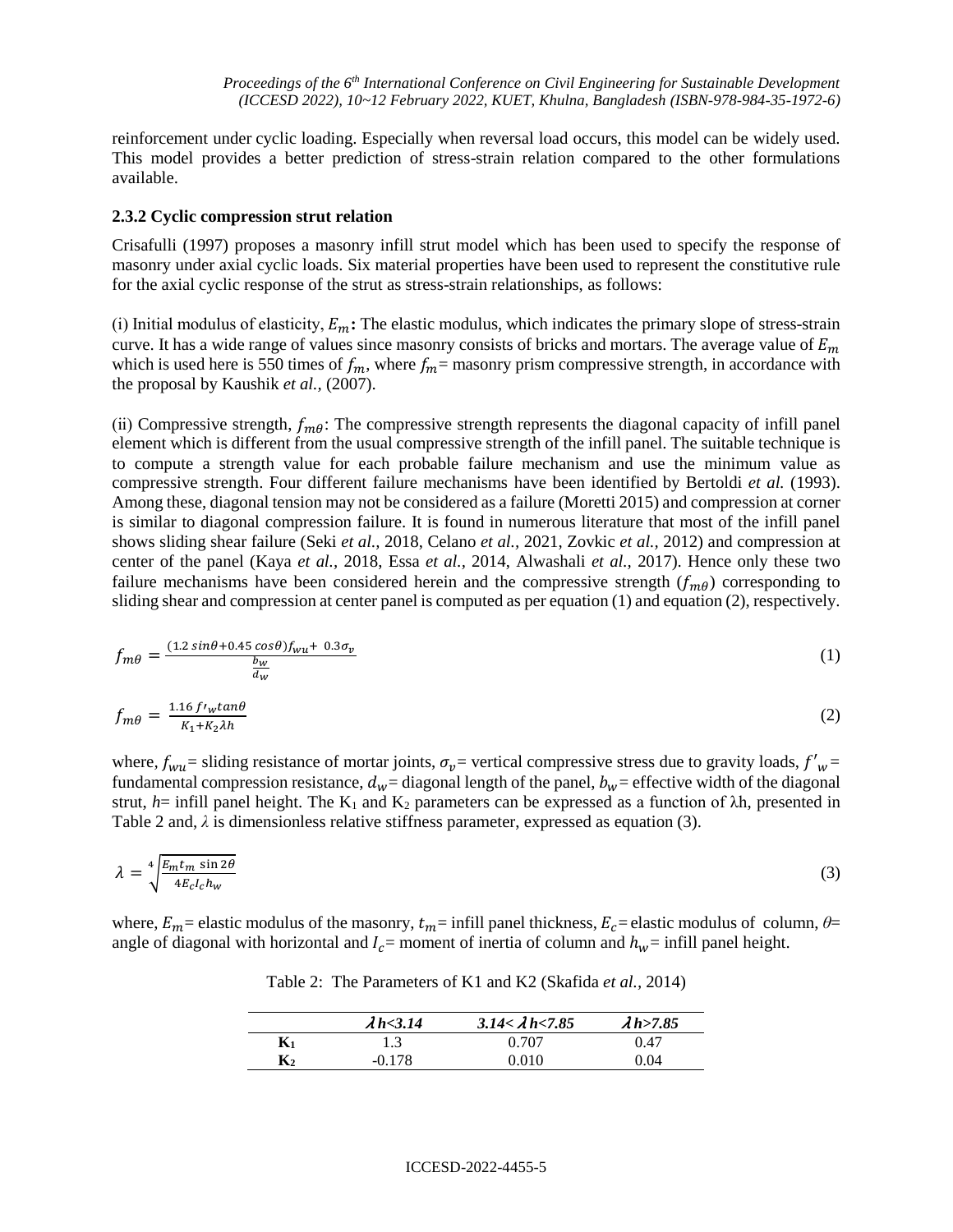(ⅲ) Tensile Strength, **:** It specifies the masonry's tensile strength or the bond-strength of the contact between frame and infill panel. It is assumed to be zero as it has a lower value compared with compressive strength and has a negligible impact on the total behavior.

(iv) Strain at maximum stress,  $\varepsilon_m$ : It specifies the strain at maximum stress and is influenced by changes in the secant stiffness of the stress-strain curve's ascending branch.

(v) Ultimate strain,  $\varepsilon_{ult}$ : It regulates the stress-strain curve's descending branch, which is developed using a parabola to ensure strut response is as controlled as possible.

(vi) Closing strain,  $\varepsilon_{cl}$ : It specifies the strain when the cracks are slightly closed allowing compressive stress to form.

Furthermore, Crisafulli (1997) proposes a set of empirical parameters based on the results of experiments associated exclusively with the cyclic behavior to fully define the hysteretic behavior of masonry panel as shown in Table 3.

# **2.3.3 Cyclic shear spring relation**

Crisafulli (1997) proposes a bilinear model that represents the cyclic behavior of the shear spring. The shear strength of infill panel can be expressed as a combination of two mechanisms named as resistance to friction between bricks and mortar joints and bond strength. Four parameters were defined hereinafter, namely the friction co-efficient, maximum shear strength, shear bond strength and reduction shear factor, to fully characterize the shear cyclic relationship in the model.

# **2.3.4 Geometric properties of the masonry panel**

The geometric properties as stated below are needed in order to fully define the masonry panel model.

(ⅰ) Thickness of infill panel: It can be expressed as equal to the panel bricks width alone or including plaster contribution, which is 115 mm in this study.

(ⅱ) Initial and reduced strut area: The initial strut area of the masonry panel is a product of the equivalent width of the strut and the panel thickness. The expression proposed by Klingner & Bertero (1978) has been used to compute the equivalent strut width. The reduced strut area is represented as percentage of initial strut area. Higher value (e.g. 95%) of initial strut area gives smooth degradation of stiffness while lower value (e.g. 10%) gives sudden degradation. The initial strut area of the specimen is found to be 30795 mm<sup>2</sup> and 95% of initial strut area has been used as the reduced strut area in this study.

(ⅲ) Equivalent contact length: It represents the vertical height of the panel in percentage, which provides the distance between dummy nodes and internal nodes. In this study, 13% of vertical height of the panel has been used as equivalent contact length.

(ⅳ) Horizontal and Vertical offsets: They represent the distance between exterior corner nodes and internal nodes. Horizontal offset is the percentage of the ratio of column depth and masonry length and vertical offset is the percentage of the ratio of beam depth and masonry height and the values are 12.50% and 16.67%, respectively for this study.

(ⅴ) Proportion of stiffness assigned to shear: It represents proportion to the panel stiffness to which shear springs should be allocated, which is considered 5% in this study.

The parameters used for the diagonal strut and shear spring of the masonry panel are presented in Table 3.

# **2.4 Load and Restraint**

The models have been subjected to cyclic lateral loading and a continuous axial load of 350 kN has been applied on each column which is similar to the experimental loading protocol. The cyclic lateral loading was consisted of two cycles for each lateral drift of 0.0625%, 0.125%, 0.25%, 0.50%, 1.0%, 1.5%, 2.0% and 3.0%. All nodes at the base of the columns have been restrained in all directions to prevent any rotation and translation.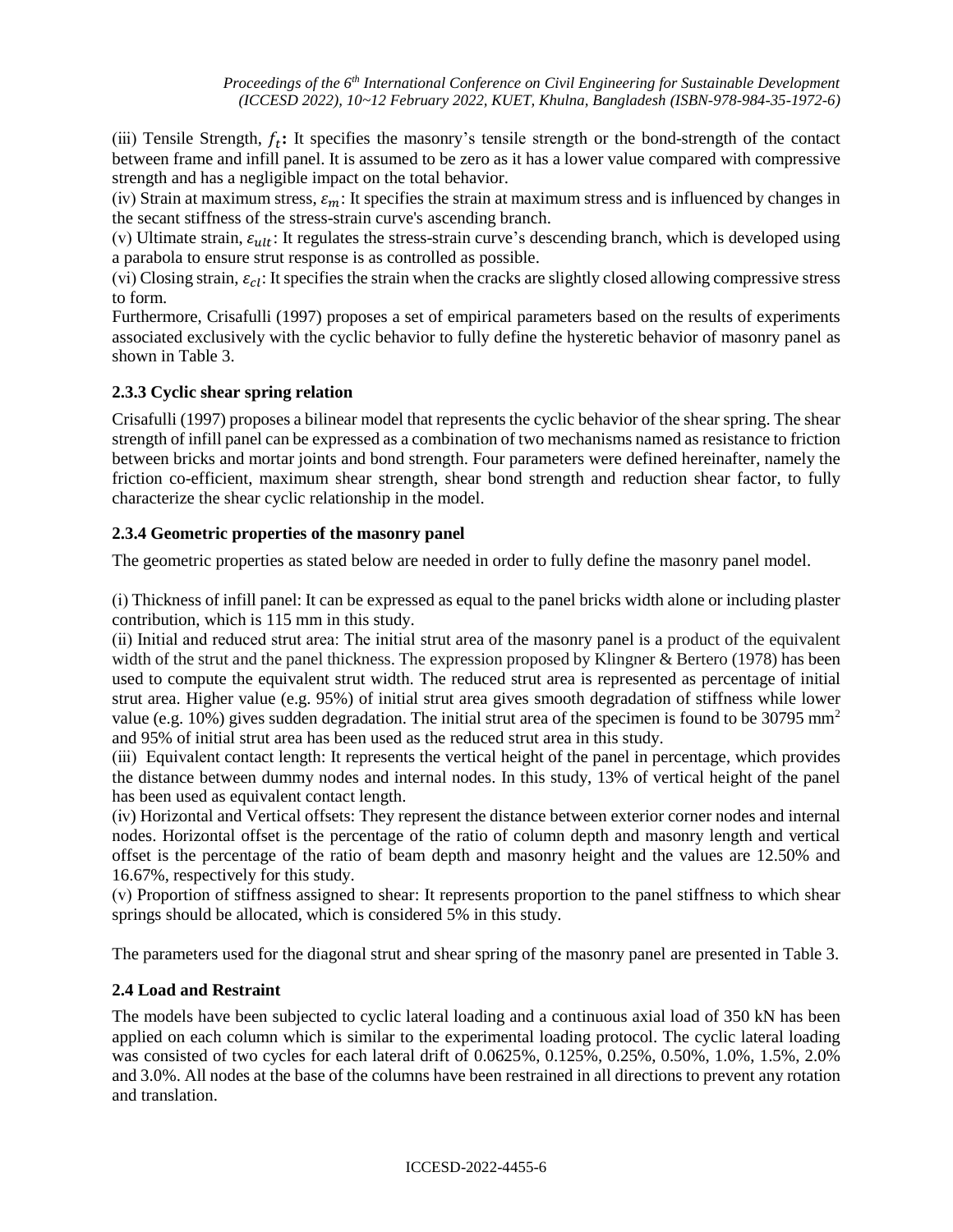| <b>Parameters</b>                                     | Unit | Value    |
|-------------------------------------------------------|------|----------|
| Initial modulus of elasticity, $E_m$                  | MPa  | 6380     |
| Compressive strength of masonry panel, $f_{m\theta}$  | MPa  | 1.25     |
| Tensile strength of masonry panel, $f_t$              | MPa  | $\Omega$ |
| Strain at maximum compressive stress, $\varepsilon_m$ |      | 0.0036   |
| Closing strain, $\varepsilon_{cl}$                    |      | 0.003    |
| Ultimate strain, $\varepsilon_{ult}$                  |      | 0.072    |
| Shear bond strength of masonry panel, $\tau_o$        | MPa  | 0.35     |
| Friction coefficient, $\mu$                           |      | 0.70     |
| Maximum shear stress, $\tau_{max}$                    | MPa  | 0.65     |
| Shear reduction factor, $\alpha_s$                    |      | 2        |
| Starting unloading stiffness factor, $\gamma_u$       |      | 1.5      |
| Strain inflection factor, $\alpha_{ch}$               |      | 0.6      |
| Strain reloading factor, $\alpha_r$                   |      | 0.4      |
| Stress inflection factor, $\beta_{ch}$                |      | 0.7      |
| Complete unloading factor, $\beta_a$                  |      | 2.0      |
| Reloading stiffness factor, $\gamma_{\text{plr}}$     |      | 1.25     |
| Zero stress stiffness factor, $\gamma_{\text{plu}}$   |      | 1.0      |
| Plastic unloading stiffness factor, $e_{x1}$          |      | 2.0      |
| Repeated cycle strain factor, $e_{\alpha 2}$          |      | 1.5      |

Table 3: Simulated parameters of the strut and shear spring element of the specimen

### **3. STRENGTH EVALUATION OF RC FRAME AND MASONRY INFILLED RC FRAME**

#### **3.1 Strength evaluation of bare RC frame**

The lateral resistance of bare RC frame has been evaluated considering the minimum lateral strength of RC columns considering both shear hinge at middle and flexural hinges at top and bottom of the column. The lateral capacity of RC frame  $(Q_{fr})$  has been calculated as per JBDPA (2001), using equation (4), (5), (6), (7).

$$
Q_{fr} = 2 * min[Q_{su} & Q_{mu}] \tag{4}
$$

Where,  $Q_{fr}$  bare RC frame capacity,  $Q_{su}$  shear strength of RC frame and  $Q_{mu}$  = ultimate flexural strength of RC frame.

The ultimate shear strength of column has been computed using equation (4). The ultimate shear strength of beam has been ignored here because beam hardly fails under shear.

$$
Q_{\text{su}} = \left(\frac{0.053p_t^{0.053}*(18+F_c)}{\frac{M}{Q*d}+0.12}+0.85\sqrt{p_w*\sigma_{wy}}+0.1\sigma_o\right)*b*y\tag{5}
$$

Where,  $p_t$  = ratio of tensile rebar (%),  $p_w$  = ratio of shear rebar,  $\sigma_{wy}$  = yield strength of shear rebar,  $\sigma_o$  = axial stress in column,  $M/Q$ = length of shear span (h<sub>o</sub>/2 is default value),  $d=$  effective depth of column,  $j=$ distance between centroid of compression and tension force.

The flexural strength of the frame  $(Q_{mu})$  has been computed from equation (6) considering the moment capacity of RC columns  $(M_u)$  as well as beam  $(M_b)$ . As per equation (7), the ultimate moment capacity of the column has been calculated considering the effect of axial loads. The ultimate moment capacity of beam has been calculated from equation (8).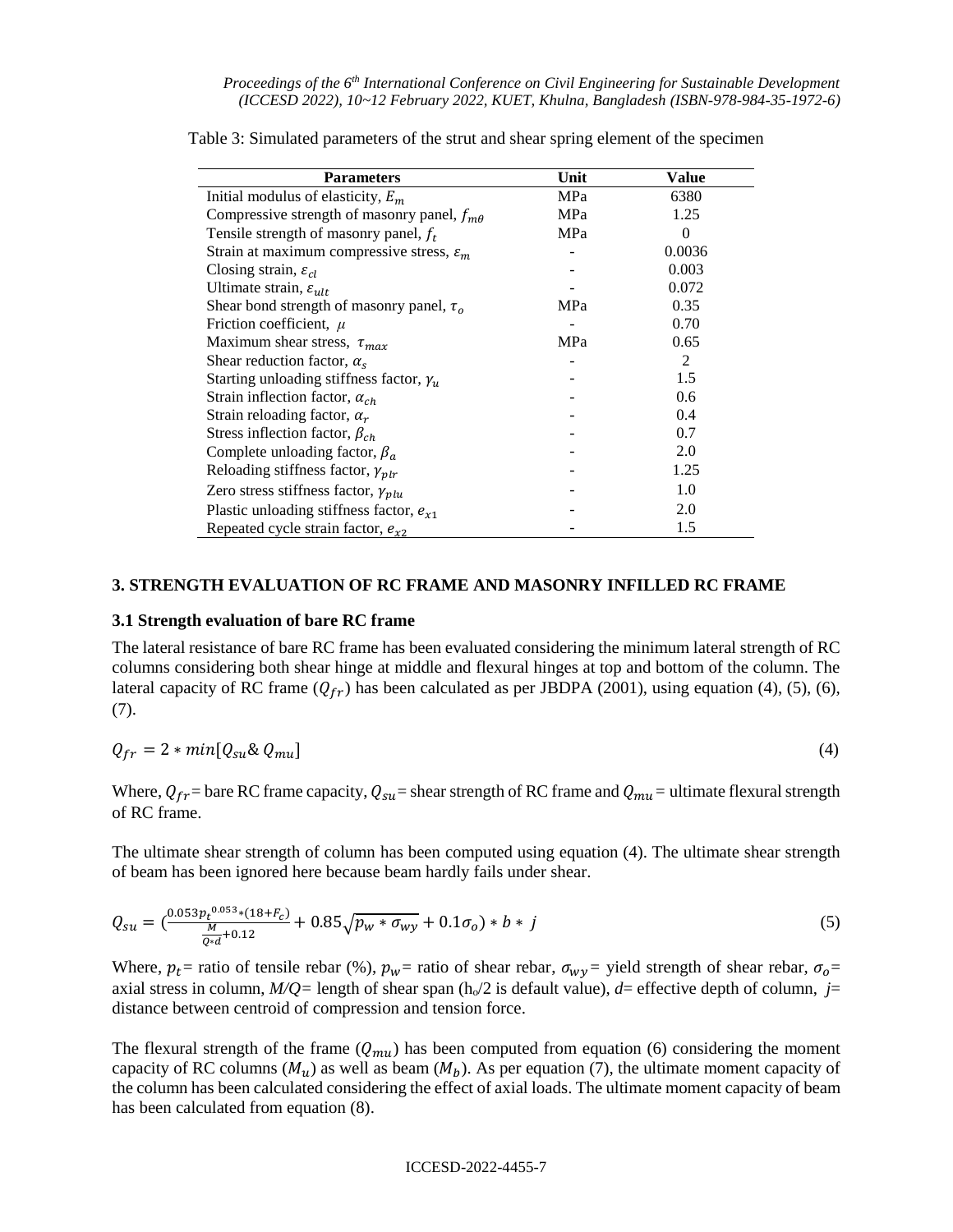$$
Q_{mu} = \frac{M_u + Min(M_u \& M_b)}{h} \tag{6}
$$

$$
M_u = (0.8a_t * \sigma_y * D + 0.12b * D^2 * F_c) * (\frac{N_{max} - N}{N_{max} - 0.4b * D * F_c})
$$
\n<sup>(7)</sup>

$$
M_b = 0.9a_t * \sigma_y * d \tag{8}
$$

Where,  $N =$  Axial force,  $N_{max}$  = axial compressive strength =  $bxDxF_c + a_gx\sigma_y$ ,  $N_{min}$  = Axial tensile strength  $= -a_g x \sigma_y$ ,  $a_t$  = total cross sectional area of tensile reinforcement (mm<sup>2</sup>),  $a_g$  = total cross sectional area of reinforcement (mm<sup>2</sup>), *b*= column width, *D*= column depth,  $\sigma_y$ = yield strength of reinforcement,  $F_c$ = concrete compressive strength, *d=* effective depth of beam.

#### **3.2 Strength evaluation of masonry infilled RC frame**

The lateral resistance of the infill panel surrounded by RC frame  $(Q_{max})$  has been evaluated as the summation of infill masonry capacity and frame capacity considering minimum of diagonal compression  $(Q_{mas,comp})$  and sliding capacities  $(Q_{mas, sliding})$ .

In case of diagonal crushing failure, a diagonal strut forms and crushes inside the RC frame eventually. The strut width has been computed using equation (9), (10) as proposed by Mainstone (1971), which is also suggested by FEMA 306. The lateral capacity of infill during crushing is considered as the horizontal component of diagonal strut capacity as equation (11).

$$
a = 0.175 * (\lambda * h_{col})^{-0.4} * r_{inf}
$$
\n(9)

$$
\lambda = \left(\frac{E_m * t_{inf} * \sin 2\theta}{4E_f * I_{col} * h_{inf}}\right)^{0.25} \tag{10}
$$

$$
Q_{\text{mas,comp}} = a * t_{\text{inf}} * f_{\text{m90}} * \cos \theta \tag{11}
$$

and,  $a$  = equivalent strut width,  $\lambda$  = stiffness parameter,  $h_{col}$  = column height at centerlines of beam,  $I_{col}$  = moment of inertia of column,  $h_{inf}$  height of masonry infill,  $t_{inf}$  = thickness of infill,  $E_f$  = modulus of elasticity of frame material,  $E_m$ = modulus of elasticity of the infill material,  $\theta$ = angle between diagonal and horizontal and  $r_{inf}$  diagonal length of masonry infill,  $f_{m90}$  masonry compressive strength at horizontal direction (=0.5 $f_m$  as proposed by FEMA 306),  $f_m$ = masonry compressive strength.

And, the lateral capacity of infill during sliding has been calculated as using equation (12) as per Paulay & Priestly (1992).

$$
Q_{mass, sliding} = \left[ \left( \frac{0.03f_m}{1 - \mu^* \frac{h_{inf}}{L_{inf}}} \right) * L_{inf} * t_{inf} \right]
$$
\n<sup>(12)</sup>

Where,  $\mu$ = Co-efficient of friction= 0.45,  $L_{inf}$ = Length of infill panel.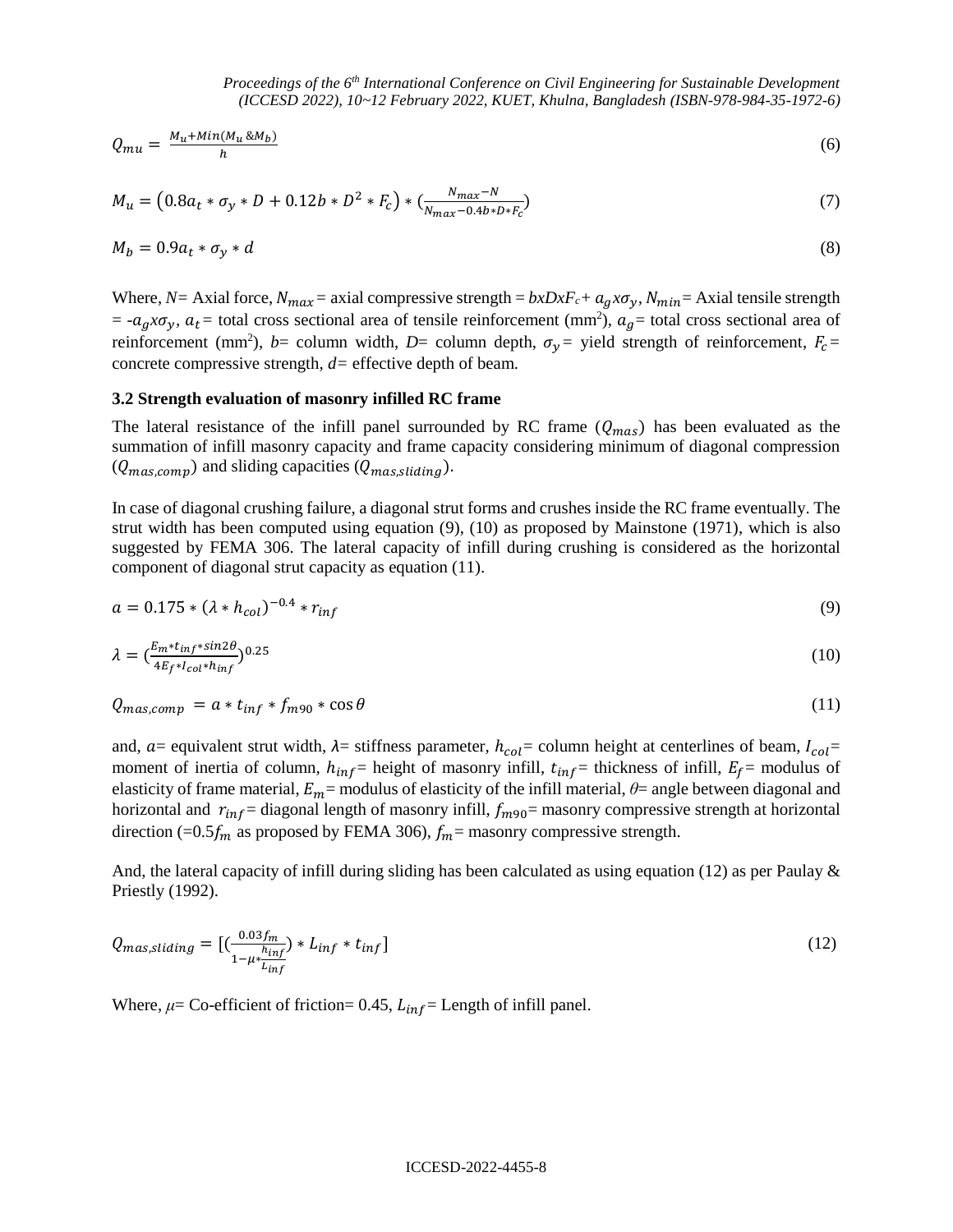# **4. VERIFICATION OF THE NUMERICAL MODEL**

The numerically obtained lateral behaviors of the bare RC frame and infill panel surrounded by RC frame have been compared with the experimentally achieved cyclic behavior as well as the theoretically obtained lateral strength.

# **4.1 Experimental result**

The bare frame exhibited the highest lateral resistance of 81 kN and -79 kN at 1.0% and -1.5% story drift, respectively. The specimen failed at 2% story drift in the negative cycle by flexural hinge formation at bottom and top of the column. Adding of the masonry wall significantly enhanced the lateral resistance to 156 kN and -191 kN at 1.0% and -1.0% story drift, respectively, which is 2.2 times greater than the bare frame capacity and the specimen failed at 3% story drift. The full details of lateral cyclic behavior of can be found in Seki *et al.,* (2018).

# **4.2 Analytical result**

The theoretically computed capacities of bare frame and masonry infilled RC frames have been presented in Table 4. The lateral capacity of the bare RC frame was found to be 68.20 kN, shows good agreement with experimental capacity of 80 kN (average of both directions), with a ratio of experimental to analytical capacity of 1.17.

For infill panel surrounded by RC frame, the lateral capacity of the surrounding frame and the bare frame has been considered equal. As discussed in earlier section, the capacity of infill panel is minimum of sliding capacity and diagonal compression capacity, but in this study both the capacities has been found almost equal. The calculated lateral capacity of 202.95 kN shows fair agreement with experimental capacity of 173.5 kN (average of both directions), with a ratio of experimental to analytical capacity of 0.85.

| Specimen                                     | $M_u$<br>(kN) | $M_b$<br>(kN) | $Q_{mu}$<br>(kN) | $Q_{su}$<br>(kN) | Frame<br>Capacity<br>(kN) | $Q_{mas (comp)}$<br>(kN) | $Q_{mas (sliding)}$<br>(kN) | Masonry Infilled<br><b>RC</b> Frame<br>Capacity<br>(kN) |
|----------------------------------------------|---------------|---------------|------------------|------------------|---------------------------|--------------------------|-----------------------------|---------------------------------------------------------|
| Bare RC<br>Frame<br>$(S1-F)$                 | 45.61         | 16.36         | 34.42            | 79.20            | 68.84                     | ۰                        | -                           | ۰                                                       |
| Masonry<br>infilled RC<br>frame<br>$(S3-FM)$ | 45.61         | 16.36         | 34.42            | 79.20            | 68.84                     | 134.11                   | 134.52                      | 202.95                                                  |

# Table 4: Analytical capacity of the specimens

# **4.3 Comparison with numerical result**

The bare frame showed maximum lateral resistance of 68 kN and 91 kN at 0.5% and -1.5% story drift, respectively while the masonry infilled RC frame showed maximum lateral resistance of 160 kN and 197 kN at 0.5% and -0.5% story drift, respectively after simulating the models in the software.

Figure 4 represents the comparison between numerical and experimental results of the specimens in terms of lateral load resisting capacity. For bare frame, Figure 4(a) shows that experimental and numerical result agrees well regarding initial stiffness however, a significant deviation of stiffness has occurred in inelastic stage. The numerical model underestimates the peak strength in positive direction and overestimates in negative direction in comparison to experimental result having a ratio of experimental to numerical capacity of 1.0 (average of both directions). The graph also explains that the peak strength achieved at same story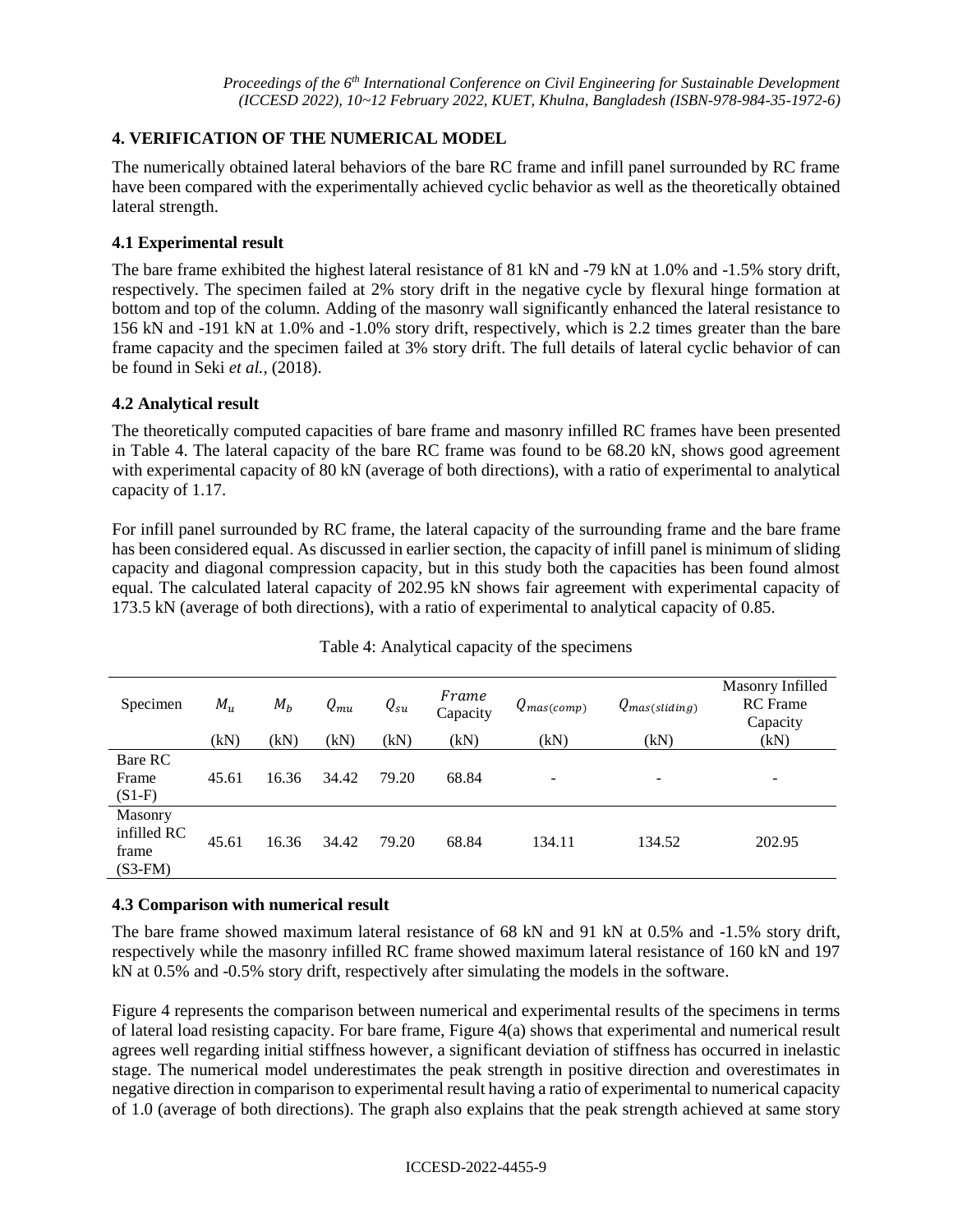drift (-1.5%) in negative drift cycle but at different story drift in positive drift cycle. After reaching peak strength, sudden degradation can be observed in experimental result while the numerical result shows gradual degradation in terms of lateral resistance.



Figure 4: Comparison graph of numerical and experimental results of (a) Bare RC frame (b) Masonry infilled RC frame

For infill panel surrounded by RC frame, Figure 4(b) shows that the initial stiffness obtained from the numerical analysis shows good conformity with experimental result while the stiffness at inelastic stages deviates. The peak strength predicted by the numerical model in both directions also shows good agreement with experiment but the peak strength achieved at different story drift in both directions. After reaching peak strength, smooth degradation can be noticed in both experimental and numerical results in terms of lateral resistance.

Table 5 shows comparison of the numerically evaluated lateral resistance of the specimens with experimental result as well as with analytical evaluation.

|                                 | Lateral resistance   |          |       |                   |          |        |           |                    |           |
|---------------------------------|----------------------|----------|-------|-------------------|----------|--------|-----------|--------------------|-----------|
| Specimen                        | Experimental<br>(kN) |          |       | Numerical<br>(kN) |          |        |           | Analytical<br>(kN) |           |
|                                 | Positive             | Negative | Avg.  | Positive          | Negative | Avg.   | $Q_e/Q_n$ |                    | $Q_t/Q_n$ |
| Bare RC frame                   | 81                   | 79       | 80    | 68.20             | 91.87    | 80.04  |           | 68.84              | 0.86      |
| Masonry<br>infilled<br>RC frame | 156                  | 191      | 173.5 | 160.29            | 197.41   | 178.85 | 0.97      | 202.95             | 1.13      |

Table 5: Comparison of Lateral resistance of all the specimens

The theoretically evaluated lateral capacity of the bare RC frame of 68.20 kN, shows good agreement with numerically obtained capacity (average of both directions), with a ratio of analytical to numerical capacity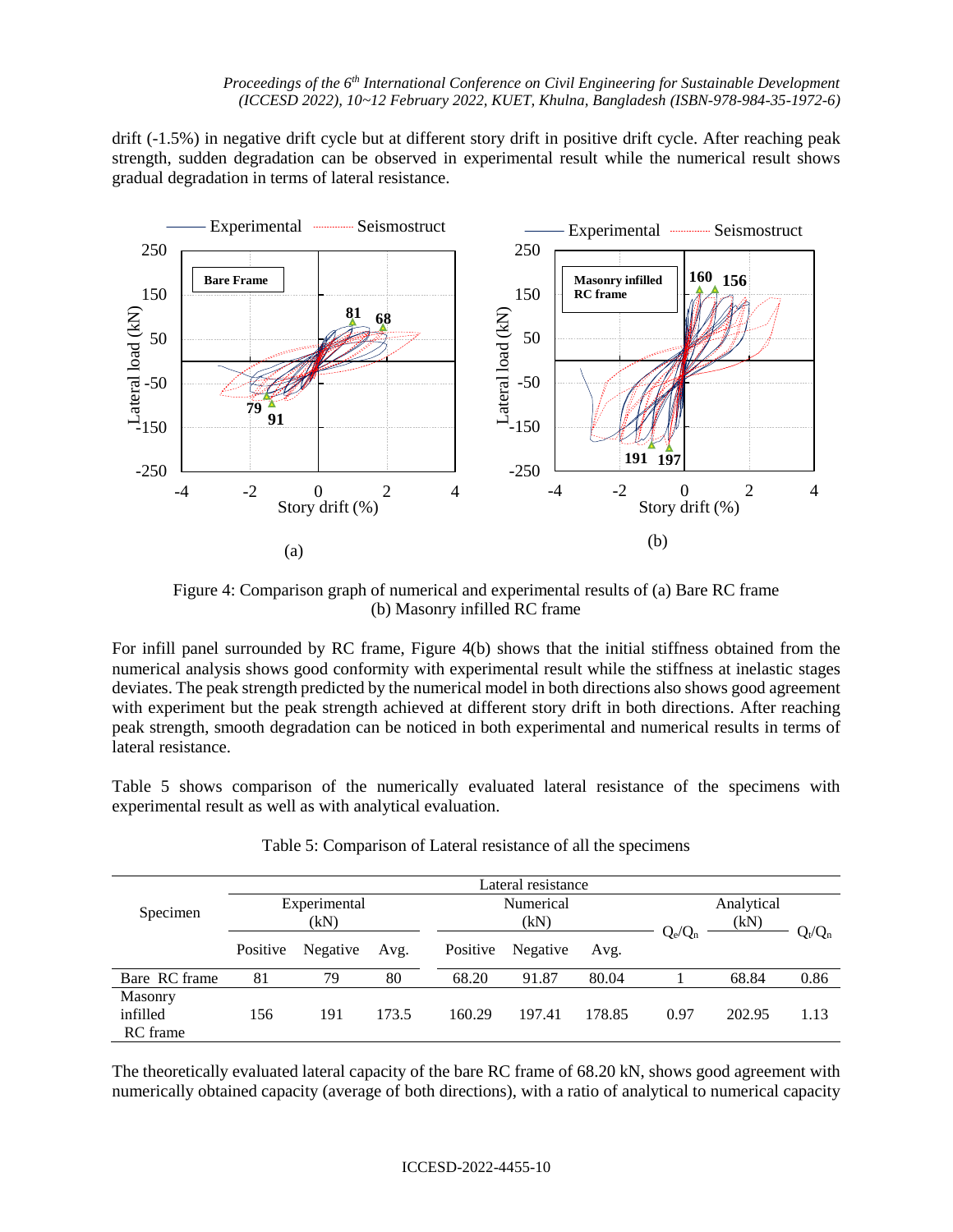of 0.86. For masonry infilled RC frame, the calculated lateral capacity of 202.95 kN shows fair agreement with numerical results (average of both directions), with a ratio of analytical to numerical capacity of 1.13. Therefore, the utilized lateral behavior evaluation procedure for both the specimens can precisely predict the actual lateral behavior of masonry infill panel surrounded by RC frame.

#### **5. CONCLUSION**

This study presents numerical modeling and simulation of one bare frame and one masonry infilled RC frame in SeismoStruct software based on one of the available experimental tests by Seki *et al.,* (2018). The numerically obtained lateral behaviour of the aforementioned test specimens have been validated by comparing the simulated results with experimental ones, also with theoretically evaluated lateral strength. The lateral responses of both the specimens obtained from numerical analysis showed a fair agreement with the experimental cyclic behavior having a ratio of experimental to numerical lateral capacity of 1.0 and 0.97, respectively. The numerical lateral strength of both the specimens also indicates good conformity with analytical evaluation having analytical to numerical lateral capacity ratio of 0.86 and 1.13, respectively. Therefore, the utilized approach of numerical modelling by SeismoStruct is capable of simulating the actual structural behavior of RC frames with and without infilled masonry for seismic performance evaluation if all the parameters are given accurately.

#### **REFERENCES**

- Alwashali, H., Torihata, Y., Jin, K., & Maeda, M. (2018). Experimental observations on the in-plane behaviour of masonry wall infilled RC frames; focusing on deformation limits and backbone curve. *Bulletin of Earthquake Engineering, 16*(3), 1373-1397.
- Bertoldi, S., Decanini, L., Santini, S., & Via, G. (n.d.). Analytical models of infilled frames. *10th European Conference on Earthquake Engineering.* Vienna, Austria.
- Celano, T., Argiento, L. U., Ceroni, F., & Casapulla, C. (2021). Literature Review of the In-Plane Behavior of masonry walls: Theoretical vs. Experimental results. *Materials*, *14*(11), 3063.
- Crisafulli, F. J. (1997). *Seismic Behaviour of Reinforced Concrete Structures with Masonry Infills.* PhD Thesis, University of Canterbury, New Zealand.
- Crisafulli, F. J., & Carr, A. J. (2007). Proposed macro-model for the analysis of inflled frame structures. *Bulletin of the New Zealand Society for Earthquake Engineering, 40*(2), 69-77.
- Basic procedures manual (1998): Evaluation of earthquake damaged concrete and masonry wall buildings. *Federal Emergency Management Agency, FEMA 306.*
- Filippou, F.C., Popov, E.V., & Bertero, V.V. (1983). *Effects of bond deterioration on hysteretic behaviour of reinforced concrete joints.* Earthquake Engineering Research Center, University of California.
- Kaushik, H. B., Rai, D. C., & Jain, S. K. (2007). Stress-Strain Characteristics of Clay Brick Masonry under Uniaxial Compression. *Journal of Materials in Civil Engineering, 19*(9), 728–739.
- Kaya, F., Tekeli, H., & Anil, Ö. (2018). Experimental behavior of strengthening of masonry infilled reinforced concrete frames by adding rebar‐reinforced stucco. *Structural Concrete*, *19*(6), 1792-1805.
- Klingner, R. E., & Bertero, V. V. (1978). Earthquake Resistance of Infilled Frames. *Journal of the Structural Division, 104*(6), 973-989.
- Mainstone, R. J. (1971). On the stiffnesses and strengths of infilled frames. *Proc. of the Institution of Civil Engineers, 49*(2), 230.
- Mander, J. B., Priestley, M. J., & Park, R. (1988). Theoretical Stress‐Strain Model for Confined Concrete. *Journal of Structural Engineering, 144*(8), 1804-1826.
- Moretti, M. L. (2015). Seismic design of masonry and reinforced concrete infilled frames: a comprehensive overview. *American Journal of Engineering and Applied Sciences*, *8*(4), 748.